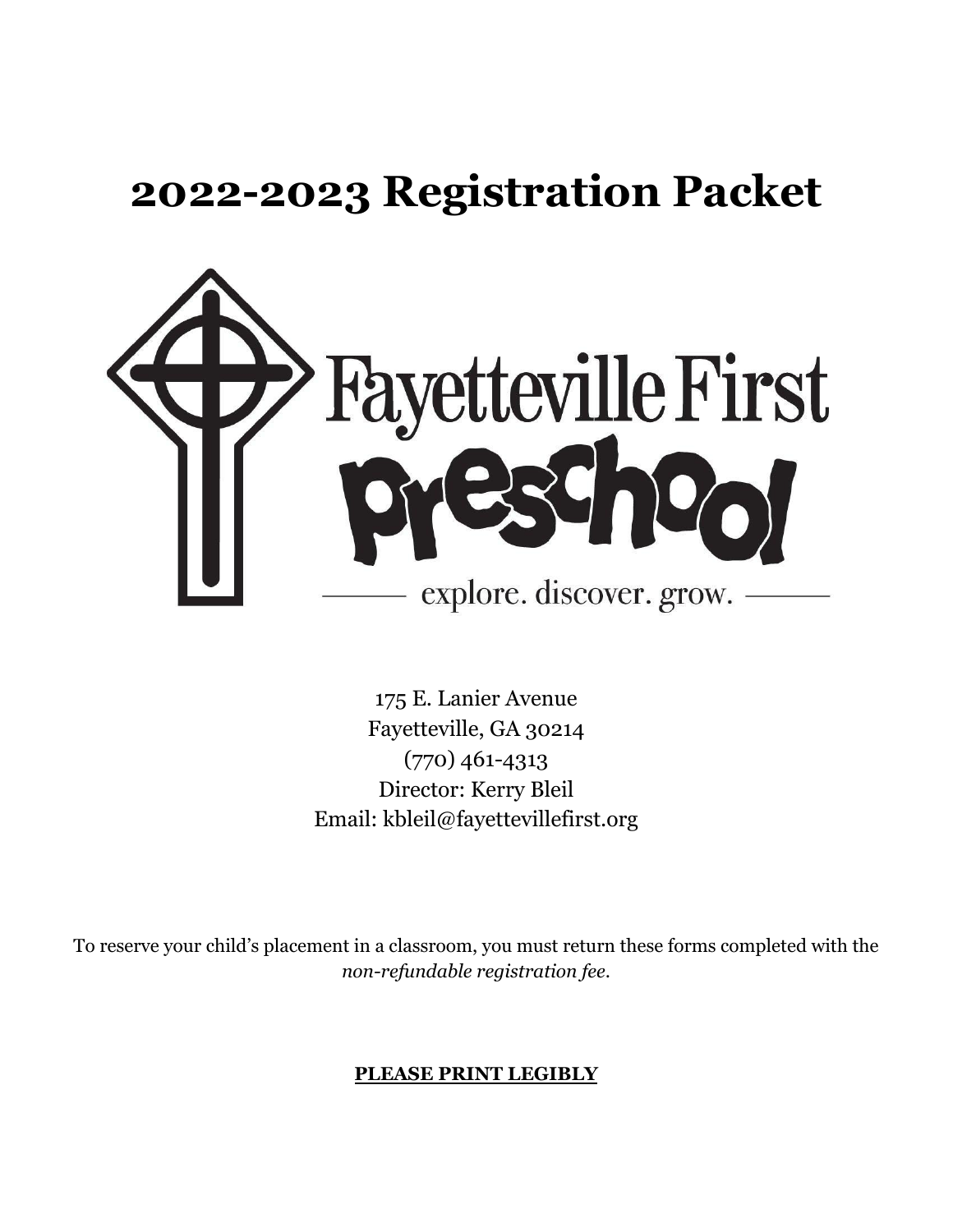| Which class is your child registering for?                                                                                                                                                                                                                                                                                                                                                                                                                                                                                                                         |  |  |  |  |  |
|--------------------------------------------------------------------------------------------------------------------------------------------------------------------------------------------------------------------------------------------------------------------------------------------------------------------------------------------------------------------------------------------------------------------------------------------------------------------------------------------------------------------------------------------------------------------|--|--|--|--|--|
| (Age as of September 1, 2022)<br>$\Box$ 2-year olds – 3 days<br>$\Box$ 3-year olds – 4 days<br>$\Box$ 12-17 months Mon/Wed                                                                                                                                                                                                                                                                                                                                                                                                                                         |  |  |  |  |  |
| $\Box$ 2-year olds – 4 days $\Box$ 4-year olds – 4 days<br>$\Box$ 18-24 months Tues/Th                                                                                                                                                                                                                                                                                                                                                                                                                                                                             |  |  |  |  |  |
| **3-day programs are Tues, Wed, and Thurs ***4-day programs are Mon to Thurs                                                                                                                                                                                                                                                                                                                                                                                                                                                                                       |  |  |  |  |  |
|                                                                                                                                                                                                                                                                                                                                                                                                                                                                                                                                                                    |  |  |  |  |  |
| Middle<br>First<br>Last                                                                                                                                                                                                                                                                                                                                                                                                                                                                                                                                            |  |  |  |  |  |
| Gender: Male Female<br>DOB: $\angle$                                                                                                                                                                                                                                                                                                                                                                                                                                                                                                                               |  |  |  |  |  |
|                                                                                                                                                                                                                                                                                                                                                                                                                                                                                                                                                                    |  |  |  |  |  |
| State: <u>GA</u> Zip Code:                                                                                                                                                                                                                                                                                                                                                                                                                                                                                                                                         |  |  |  |  |  |
| <b>Parent/Guardian Information</b>                                                                                                                                                                                                                                                                                                                                                                                                                                                                                                                                 |  |  |  |  |  |
| Guardian 1 Name: Email: Email: Email:                                                                                                                                                                                                                                                                                                                                                                                                                                                                                                                              |  |  |  |  |  |
|                                                                                                                                                                                                                                                                                                                                                                                                                                                                                                                                                                    |  |  |  |  |  |
|                                                                                                                                                                                                                                                                                                                                                                                                                                                                                                                                                                    |  |  |  |  |  |
| Guardian 2 Name: Email: Email: Email: Email: Email: Email: Email: Email: Email: Email: Email: Email: Email: Email: Email: Email: Email: Email: Email: Email: Email: Email: Email: Email: Email: Email: Email: Email: Email: Em                                                                                                                                                                                                                                                                                                                                     |  |  |  |  |  |
|                                                                                                                                                                                                                                                                                                                                                                                                                                                                                                                                                                    |  |  |  |  |  |
|                                                                                                                                                                                                                                                                                                                                                                                                                                                                                                                                                                    |  |  |  |  |  |
| Which contact number(s) do you wish to be used for us to give you the latest updates on pertinent preschool<br>announcements as well as inclement weather cancellations? CIRCLE all appropriate.<br><b>Guardian 1 Work</b><br><b>Guardian 2 Work</b><br>Alternate:<br><b>Guardian 2 Cell</b><br>Guardian 1 Cell                                                                                                                                                                                                                                                    |  |  |  |  |  |
|                                                                                                                                                                                                                                                                                                                                                                                                                                                                                                                                                                    |  |  |  |  |  |
|                                                                                                                                                                                                                                                                                                                                                                                                                                                                                                                                                                    |  |  |  |  |  |
| Information about your child<br>Name and ages of siblings:                                                                                                                                                                                                                                                                                                                                                                                                                                                                                                         |  |  |  |  |  |
| Child lives with                                                                                                                                                                                                                                                                                                                                                                                                                                                                                                                                                   |  |  |  |  |  |
| Is your child potty trained?* YES NO **Must be potty trained for 3 or 4 year old classes.<br>Children must be able to use the bathroom independently, which includes: being comfortable asking or identifying when to use the<br>restroom without reminders, pulling pants up/down, and capable of wiping independently. We understand accidents happen, but<br>frequent or multiple accidents in a day are indications a child is not completely potty trained. Parents will be notified if their child is not<br>regularly in control of his/her bathroom needs. |  |  |  |  |  |
| Has your child previously attended a preschool? Yes No Where? __________________<br>Does your child speak English? Yes No If not, what language is spoken?                                                                                                                                                                                                                                                                                                                                                                                                         |  |  |  |  |  |
| Please give us any specific information that would further contribute to a better understanding of your                                                                                                                                                                                                                                                                                                                                                                                                                                                            |  |  |  |  |  |
|                                                                                                                                                                                                                                                                                                                                                                                                                                                                                                                                                                    |  |  |  |  |  |
|                                                                                                                                                                                                                                                                                                                                                                                                                                                                                                                                                                    |  |  |  |  |  |
|                                                                                                                                                                                                                                                                                                                                                                                                                                                                                                                                                                    |  |  |  |  |  |
|                                                                                                                                                                                                                                                                                                                                                                                                                                                                                                                                                                    |  |  |  |  |  |
| <b>Church Information</b>                                                                                                                                                                                                                                                                                                                                                                                                                                                                                                                                          |  |  |  |  |  |
| Are you a member of FFUMC? YES NO<br>Are you an active participant at a church? YES NO If so which church?                                                                                                                                                                                                                                                                                                                                                                                                                                                         |  |  |  |  |  |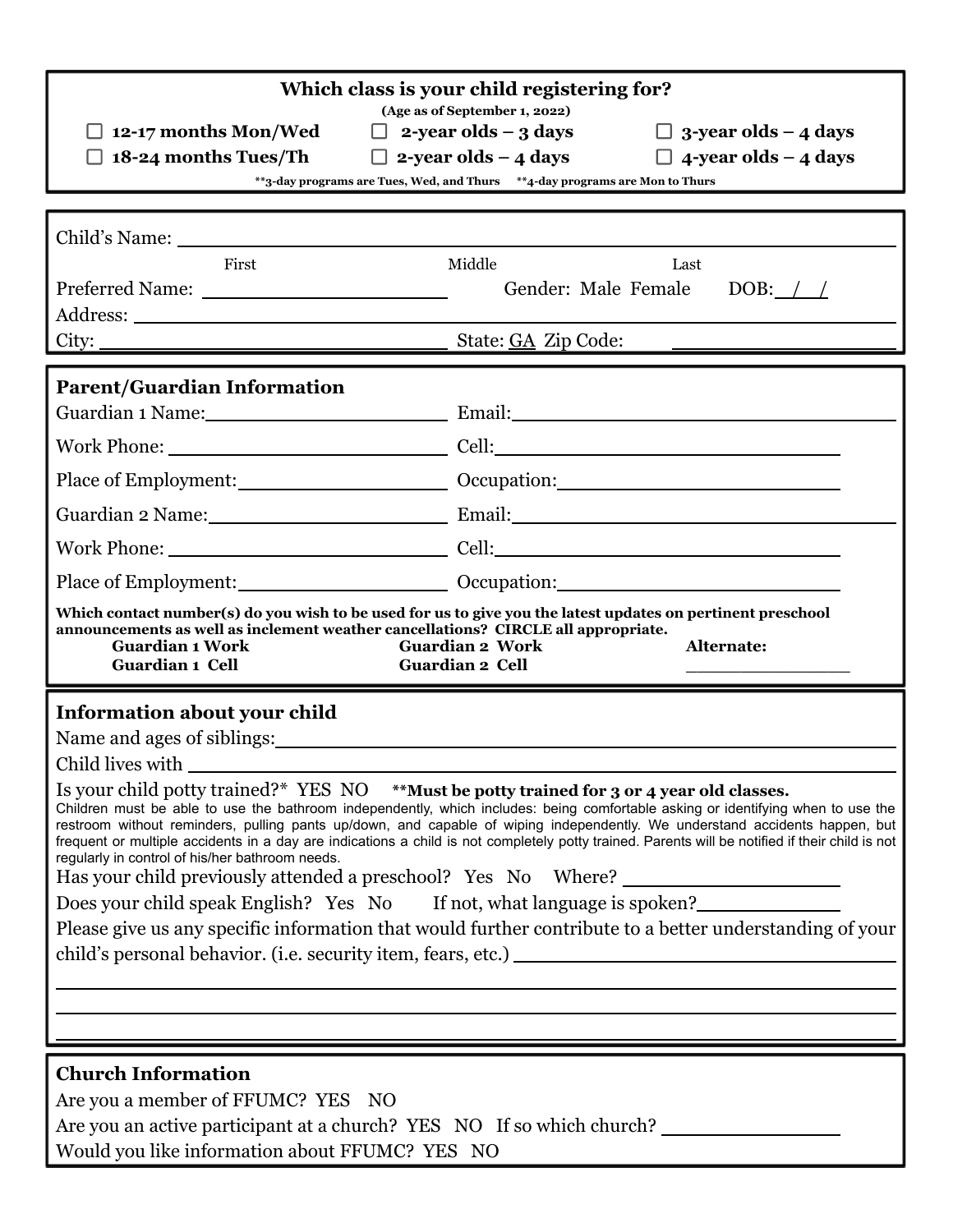## **RELEASE AUTHORIZATIONS**

Who besides the parents/guardians listed above are authorized to pick up your child: Name Relationship to child Contact Number

Is there anyone specific that is **NOT** authorized to visit or pick up your child?

| <b>EMERGENCY INFORMATION</b>                                                                                                                                                                                                                            |                                                                                                      |                 |                         |            |                |  |  |
|---------------------------------------------------------------------------------------------------------------------------------------------------------------------------------------------------------------------------------------------------------|------------------------------------------------------------------------------------------------------|-----------------|-------------------------|------------|----------------|--|--|
| In case of an emergency, whom should we contact if we cannot reach parents/guardians?                                                                                                                                                                   |                                                                                                      |                 |                         |            |                |  |  |
| Is this person authorized to transport your child? YES NO                                                                                                                                                                                               |                                                                                                      |                 |                         |            |                |  |  |
|                                                                                                                                                                                                                                                         |                                                                                                      |                 |                         |            |                |  |  |
|                                                                                                                                                                                                                                                         |                                                                                                      |                 |                         |            |                |  |  |
|                                                                                                                                                                                                                                                         |                                                                                                      |                 |                         |            |                |  |  |
| <b>EMERGENCY MEDICAL CONTACT</b>                                                                                                                                                                                                                        |                                                                                                      |                 |                         |            |                |  |  |
|                                                                                                                                                                                                                                                         |                                                                                                      |                 |                         |            |                |  |  |
|                                                                                                                                                                                                                                                         | Insurance Company: _________________________________Group/ID Number: _______________________________ |                 |                         |            |                |  |  |
|                                                                                                                                                                                                                                                         |                                                                                                      |                 |                         |            |                |  |  |
| Current prescribed medications and doses:                                                                                                                                                                                                               |                                                                                                      |                 |                         |            |                |  |  |
| Known drug allergies or reactions:                                                                                                                                                                                                                      |                                                                                                      |                 |                         |            |                |  |  |
| <b>MEDICAL INFORMATION</b><br>Does your child have any allergies? (Specifically, skin or food allergies) YES NO<br>If yes, please list and describe reaction.<br>Are there any physical limitations or past medical history that we should be aware of? |                                                                                                      |                 |                         |            |                |  |  |
| Does your child receive any of the following services?                                                                                                                                                                                                  |                                                                                                      |                 |                         |            |                |  |  |
| <b>Speech Therapy</b><br><b>YES</b>                                                                                                                                                                                                                     |                                                                                                      | NO              | <b>Physical Therapy</b> | <b>YES</b> | N <sub>O</sub> |  |  |
| Occupational Therapy YES                                                                                                                                                                                                                                |                                                                                                      | NO <sub>1</sub> | Babies Can't Wait       | <b>YES</b> | N <sub>O</sub> |  |  |
| <b>Photograph Authorization</b><br>Pictures of your child may be taken for: (please initial next to all that apply)<br>Use within Favettaville First Preschool, including class projects and bulletin boards                                            |                                                                                                      |                 |                         |            |                |  |  |

- tteville First Preschool, including class projects and bulletin boards.
- Use on Fayetteville First Preschool website, social media, and publications.
- Use on Fayetteville First United Methodist Church website, social media, and publications.